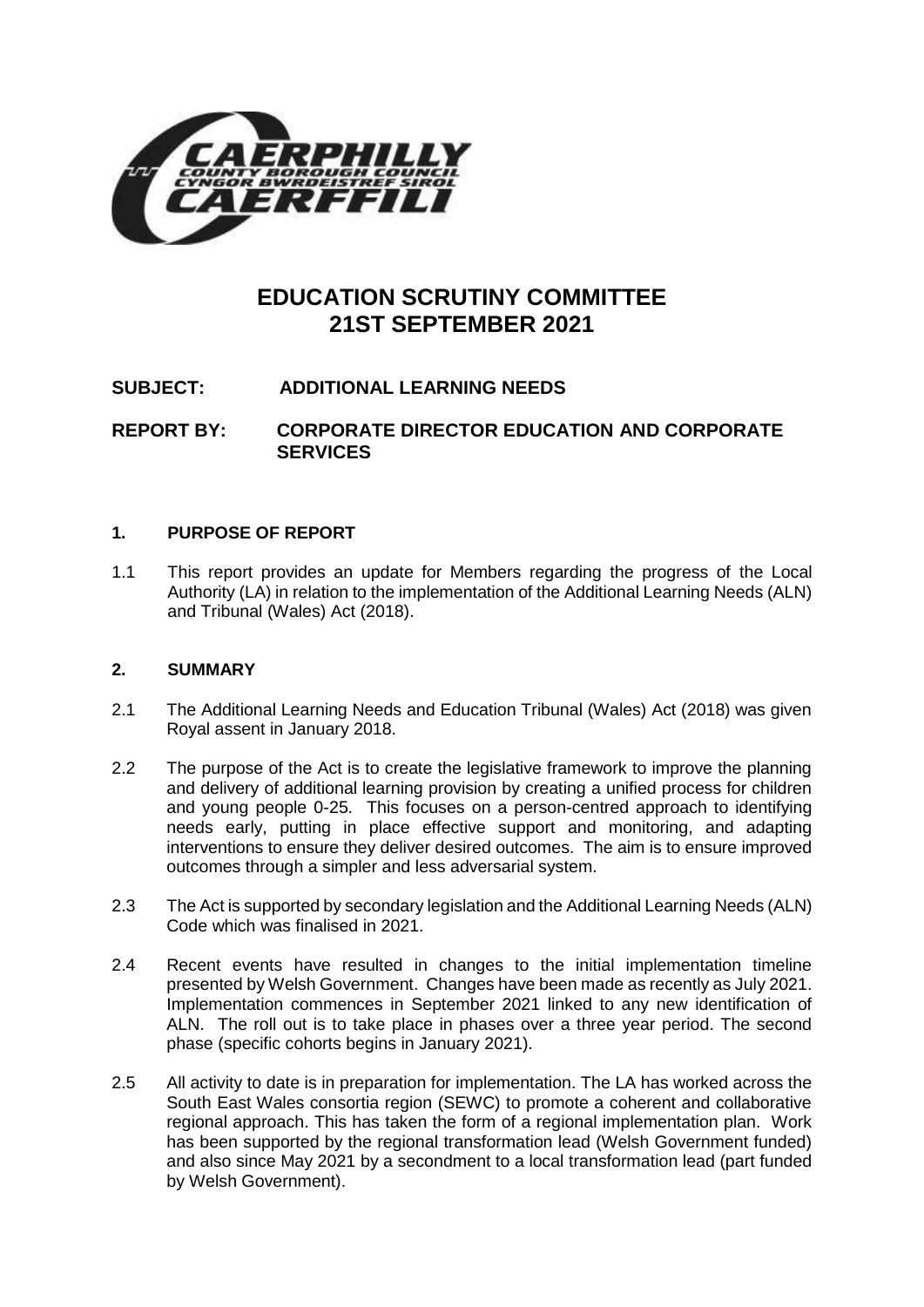- 2.6 There has also been a focus on local need recognising where the LA's have worked at a different pace.
- 2.7 Ongoing work with partners in Social Care and Health has been critical in ensuring all elements of the Act are implemented as per the Welsh Government implementation plan from September 2021, such as the enforced changes to the Social Services and Wellbeing Act (Part 6) in relation to Children who are Looked After (CLA).
- 2.8 The LA has utilised part of ALN grants to support developments.

## **3. RECOMMENDATIONS**

3.1 Members are requested to note the contents of the report and support the LA's practice in embedding the ALN Act.

## **4. REASONS FOR THE RECOMMENDATIONS**

4.1 Members are asked to support the approach of the LA in order that the statutory duties of schools / education provisions and the LA are met and all children with ALN have their needs identified and met with appropriate provision.

## **5. THE REPORT**

- 5.1 Since the introduction of the ALN and Tribunal Act in 2018 the LA has been working regionally and with partners with a focus on four key areas, outlined in a regional implementation plan:
	- Early years
	- Schools
	- Post 16
	- Collaboration SEWC, Health and Social care
- 5.2 Since 2020 the focus has developed to include local implementation acknowledging different stages of development in LA's and issues locally.
- 5.3 At a regional level examples of activity links to: *Early years* 
	- Completing the developing of and implementing new systems and processes to support early years;
	- Introducing the statutory role of the early years (additional learning needs coordinator (ALNCO);
	- Introducing and embedding person centred practice across all early years settings;
	- developing an early years training programme
	- creating provision maps;
	- introducing Individual development plans (IDPs);
	- developing an early year's transition protocol;
	- establishing an ALN lead in settings;
	- developing and delivering the early year's training package (13 modules) for all settings and child minders. This was led by Caerphilly, through a seconded part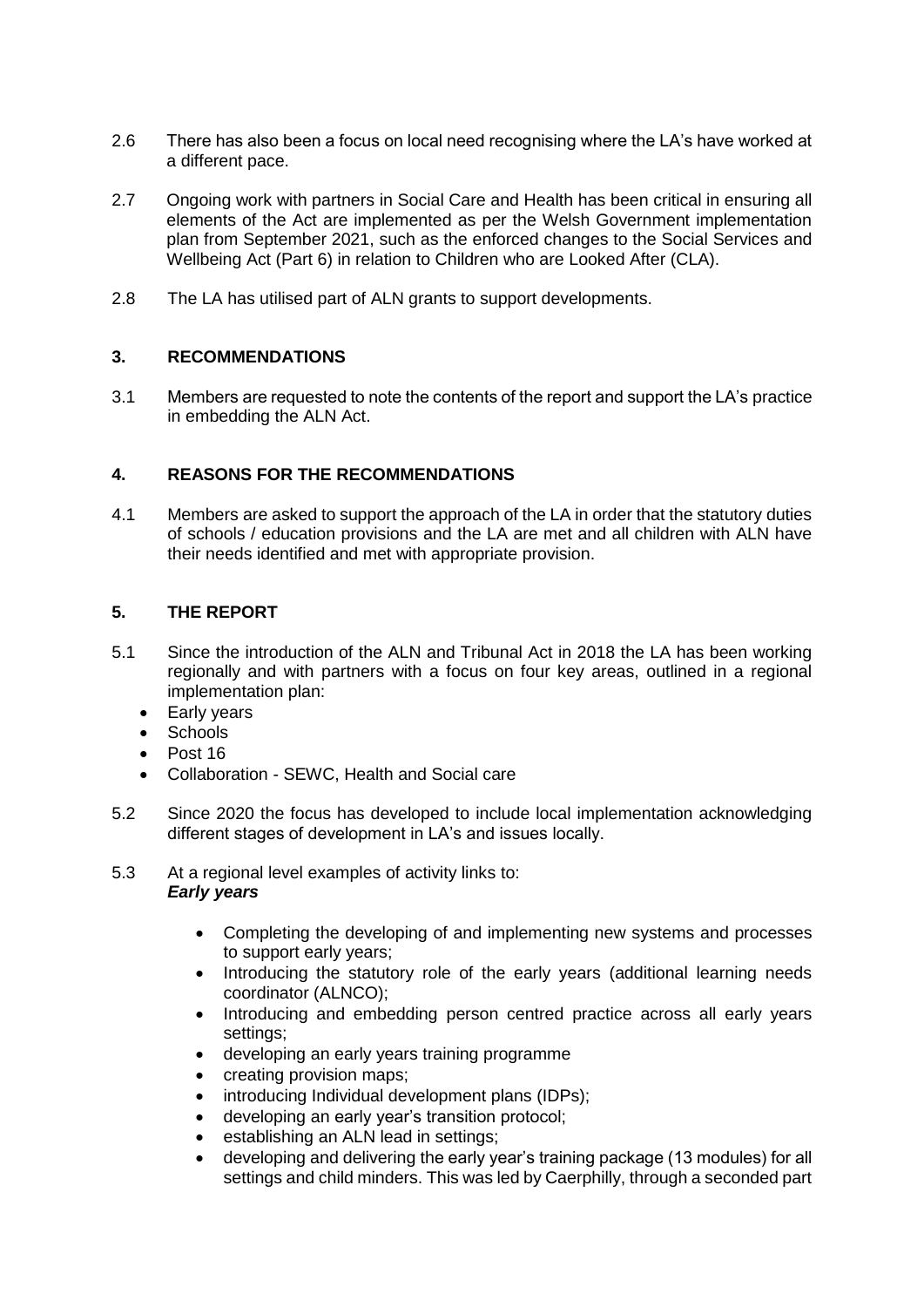time post, to support the regional early year's teams. Due to Covid restrictions the training package has been converted to an online training offer with a mix of recorded sessions and training modules available as TEAMs sessions;

 developing the 0-3 Communication Pathway, led by the regional early year's teams in collaboration with Health (speech and language therapy) and COMiT (the regional speech and language support service) and piloted in regional settings. This has been adopted Welsh Government and made available nationally.

## *Schools*

- developing and embedding a model of cluster working to support ALNCO's;
- development and delivery of an extensive four year training programme for ALNCOs, based on ALNCOs identification of their training and support needs. This programme has been developed to include a SWC ALN Transformation Network on HWB, which currently has over 1,000 members. The network gives access to all training modules and additional information to support ALNCOs and schools;
- introduction of the National Middle Leadership professional learning programme, to support their professional development and the move to the new statutory role of ALNCo, supported by the EAS. 2 cohorts of Caerphilly ALNCOs (23) have undertaken this training;
- development of a toolkit for ALNCOs, and training for new and aspiring ALNCOs;
- introduction of a regional job description for ALNCOs, and a framework for senior leadership teams to support them in their new roles;
- introducing a clear set of expectations for Head Teachers including outlining roles and responsibilities with the staff group and for Governors;
- providing Governor training;
- coaching and mentoring provided by the education Achievement Service (EAS) to support the national ALNCO Progression Pathway which will be available online in September 21, and will be freely available to all existing, new and aspiring ALNCOs from September 21;
- partnership working with the EAS to ensure high quality teaching and learning for those with ALN,
- providing guidance and resources to facilitate schools to implement the new IDP system;
- supporting every school to map out how they will meet the needs of their pupils with ALN (provision mapping) .

## *Post 16*

- working with college leads, health and education to develop a set of principles to meet the needs of the majority of ALN students;
- working with college ALNCOs to develop common approaches to the creation of IDPs and person centred practice;
- support for colleges identifying and sharing their provision maps identifying additional and universal provision available at college;
- developing a post 16 transition protocol and process to ensure that students are identified and supported to make a successful transition to college. A Post 16 LA, multi-agency steering group for has been established and meets regularly;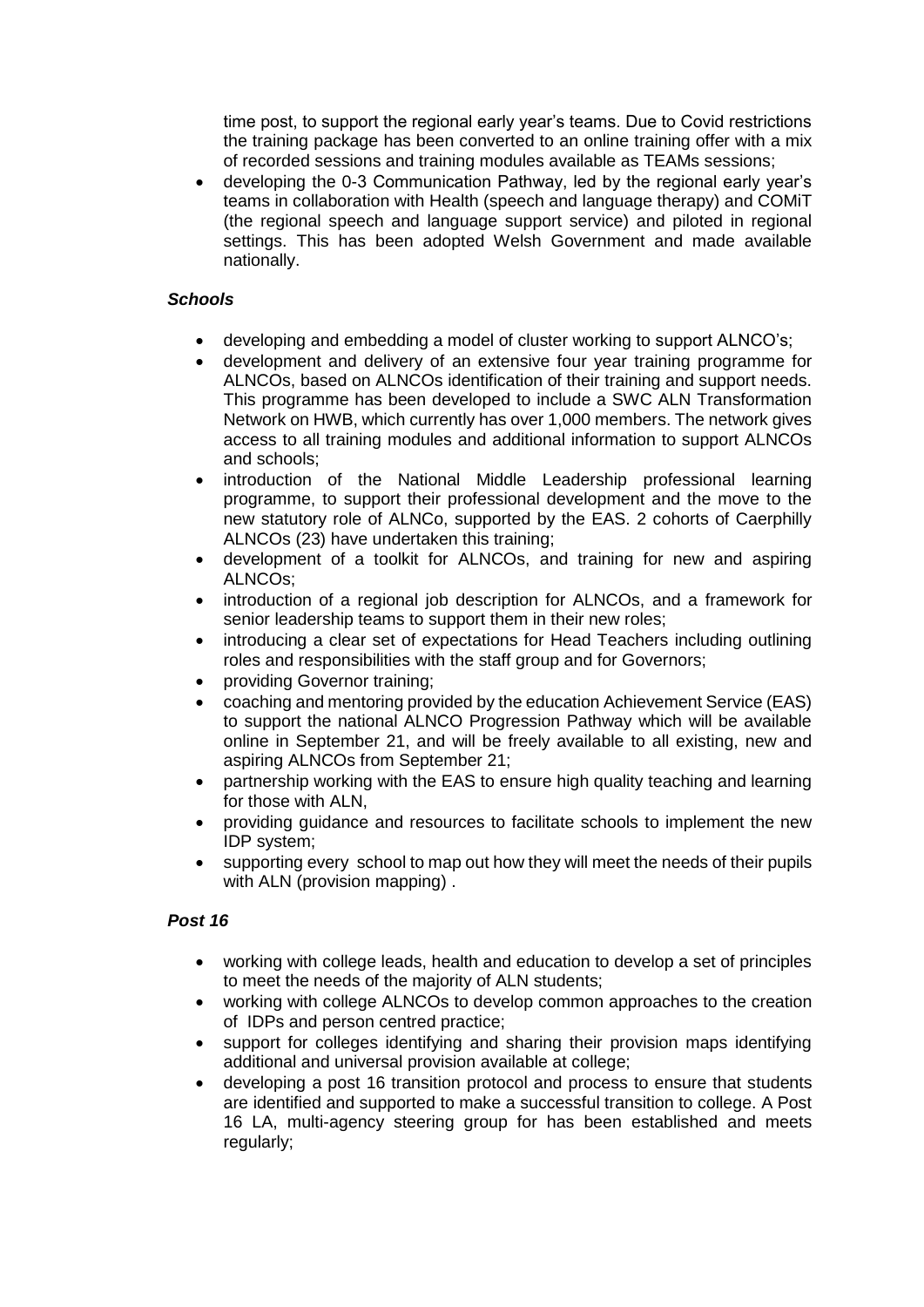- access to a training programme for all college lecturers, which has included input from regional and LA specialist teachers from the regional sensory service and Caerphilly Autistic Spectrum Service (SENCOM, CASS);
- bespoke transition packages for pupils with the most complex needs including hearing impaired and visually impaired students;

## *Collaboration*

- establishing a group led by the Caerphilly working with the regional Principal Educational Psychologists to map out the role of the educational psychologist and how the role will evolve to support ALN Transformation;
- developing an ALN accountability framework (regional Inclusion leads and transformation lead), agreed with schools and partners including EAS, to monitor and evaluate school's ALN practice and to share best practice across LAs and regionally:
- producing the regional Personal Education Plan (PEP) and Individual Development Plan (IDP) for children who are looked after;
- collaborative working with partners including Health and Social Care, through a variety of groups, including the Health Gwent Consortia Meeting and the Social Care ALN leads meeting, which have additional planning processes developed to support multi-agency working. Caerphilly have officers who attend and contribute regularly to influence practice. Gwent Attachment Service (ABUHB) have delivered online training for ALNCos which has been accessed by over 900 teaching and support staff across the region. Q and A sessions are provided monthly to all schools and have covered various topics including, speech and language, developing gross and fine motor skills, and early years;
- establishing a regional statutory officers group who meet regularly to share best practice and develop common processes and systems to support transformation;
- establishing a regional parent forum with Special needs advise service (SNAP), LA and parents to enable co-construction and consultation, problem solving and input into transformation developments;
- establishing termly SNAP parent Q and A sessions with Health and Education, the topics are chosen by the parents and have included addressing sleep problems, managing anxiety, how to improve social communication and diet;
- development of an online presentation by the regional youth forum to inform other children and young people about ALN. This will be available online from September. The young people have also been trained in presentation skills by the UCAN charity so that they can deliver their presentations to pupils in schools across the region.
- 5.4 The above work has been a collaboration between the regional transformation leads and Inclusion officers and as appropriate in partnership with EAS. Caerphilly has lead on the early years work, the work of the Principal Educational Psychologists group and the development of the regional PEP.
- 5.5 The above activity has been undertaken in preparation for the implementation of the Act from September 2021. Statutory posts are in place and extensive training across all sectors has resulted in increased awareness and understanding and an impact on practice in schools such as the introduction of person centred practice and one paged profiles for children with additional learning needs. In some instances teachers have used this approach to further their understanding of the needs of all children and developing person centred classrooms.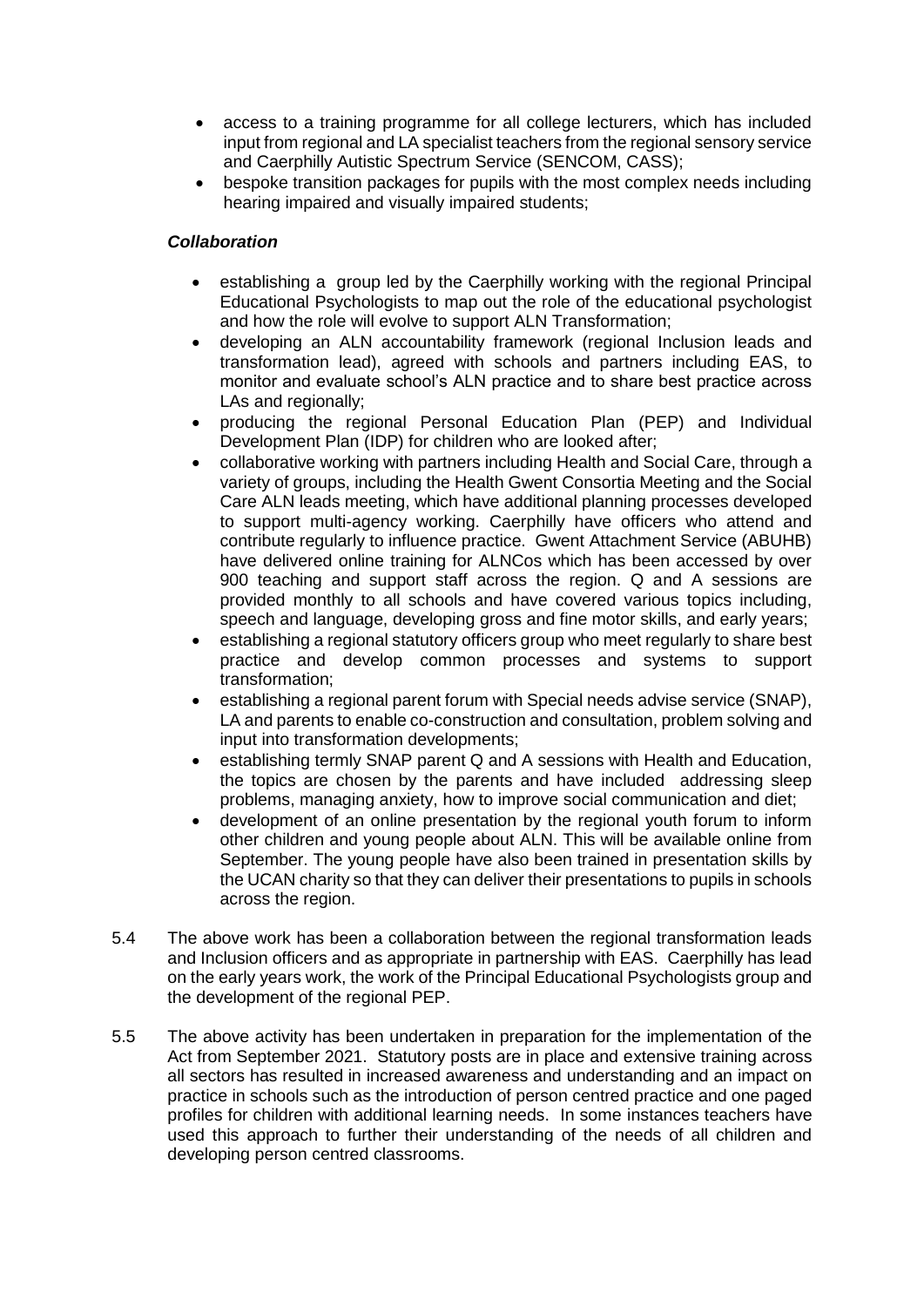- 5.6 Parental forums have enabled LA's to ensure increased awareness amongst parents and carers.
- 5.7 In order to support local and regional developments Caerphilly has developed the online IDP process and the removing barriers to learning matrix (a pupil centred, online tool which identifies the complexity and interrelationship of difficulties that require Additional Learning Provision (ALP)). The matrix has been piloted by schools across the region and the feedback from this pilot has been very positive. Health will add their resources to support during the summer and the matrix will be available to all regional schools via an online format by September 21.
- 5.8 Locally through use of the ALN grant we have used a seconded post to develop a pupil voice toolkit which will be available to all schools to support the gathering pupil views with a particular focus on the most complex children. This development of placing the learner at the heart of the ALN Reforms supports fully the Welsh Government vision for the ALN ET Act and the IDP process.
- 5.9 The work of the ALNCO cluster leads at a local level has been supported through regular meetings identifying the needs of clusters and developing cluster and individual school planning to support ALN transformation. Recently the appointment of the local transformation leads has facilitated further development work with all Caerphilly schools to identify where support is required.
- 5.10 Despite significant focus on this area of work there are a number of associated challenges across the region and for Caerphilly.
	- the impact of Covid leading to capacity to engage;
	- a delay in implementation quidance being issued by Welsh Government;
	- capacity of LAs and schools to deliver training to support implementation, when transformation funding ceases in March 22.
	- engagement with the Special Education Needs Tribunal for Wales (SENTW) and the need for clear understanding of ALN reform developments for the Tribunal;
	- demands on Health and Social Services staff;
	- capacity for Social Care engagement and statutory teams. A rise regionally in numbers of CLA will impact on work load especially with the new Code requirements that all children who are looked after will have to have an LA maintained IDP and changes to the Belongings regulations.
	- IT systems development to enable an online IDP and the new statutory processes to be developed.
- 5.11 Seeking solutions to the above are built into the work of the regional transformation lead and officers at a local level as appropriate and will delivered through the regional implementation plan, Health Implementation plan and the Social Care work plan for 21/22.

## 5.12 **Conclusion**

5.13 The ALN and Tribunal Act (2018) provides the legislative framework for the identification of and provision for children with ALN, i.e. the statutory duties placed on the LA, schools and other partners. The LA has worked with regional partners and locally to ensure that all schools have appropriate knowledge to understand their statutory responsibilities in relation to identification of ALN and the development of the provision required to meet the needs of all pupils and to embed practice in line with the ALN Code.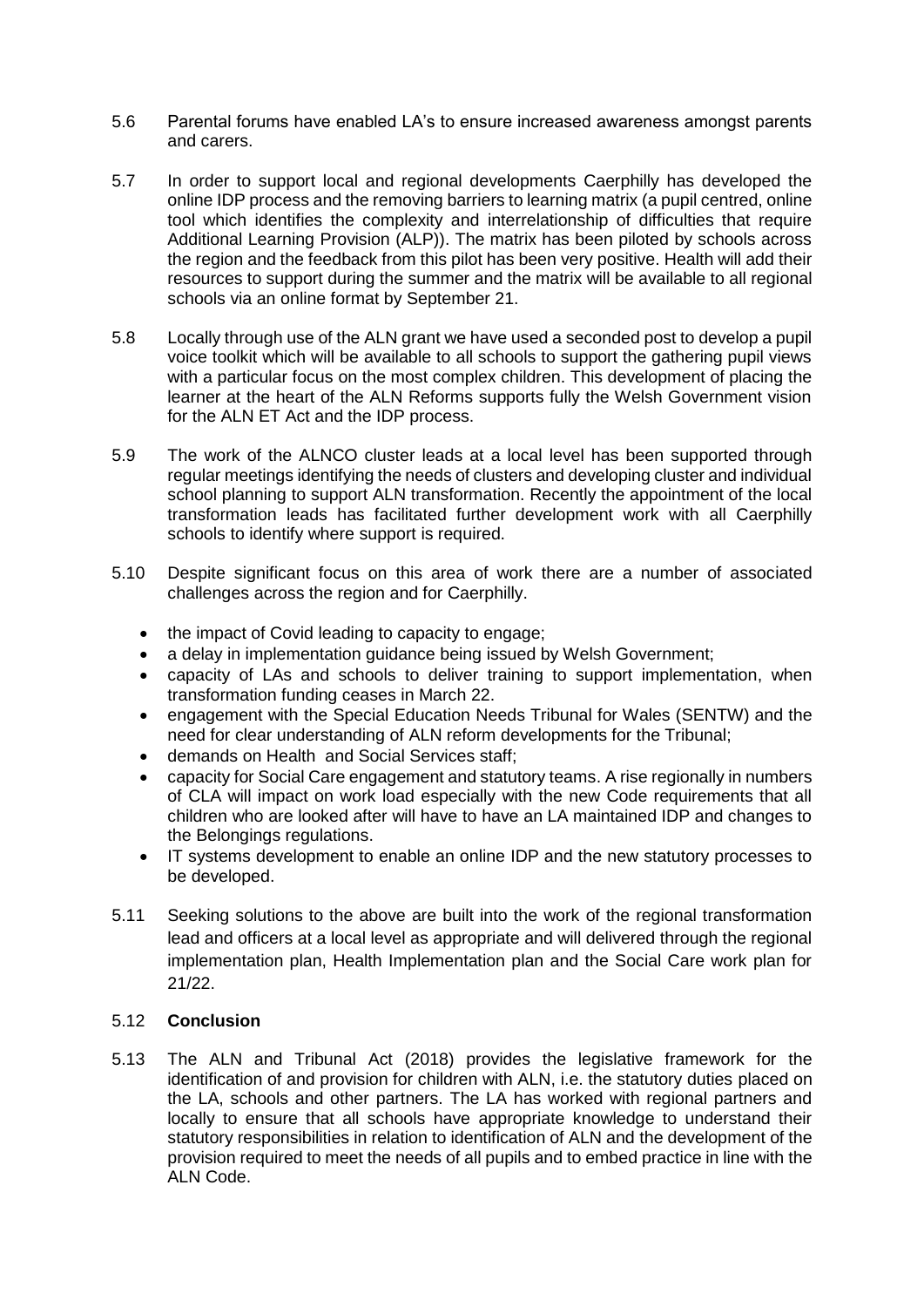- 5.14 The first phase of implementation begins in September 2021 and will continue in line with the Welsh Government implementation plan for the next three years. This will be supported at a local and regional level through the ongoing development of systems, training and monitoring and evaluating progress.
- 5.15 Over this period the LA will continue to work with schools to embed the legislation, review provision, and evaluate impact.

#### **6. ASSUMPTIONS**

- 6.1 In considering the recommendations the following assumptions have been made:
	- Meeting the ALN of children and young people  $0 25$  years is a key statutory duty of the Council and as such must be reported to scrutiny to ensure that members are kept informed.

#### **7. SUMMARY OF INTEGRATED IMPACT ASSESSMENT**

7.1 This report provides information and therefore an integrated impact assessment has not be completed at this time.

#### **8. FINANCIAL IMPLICATIONS**

8.1 Welsh Government has provided funding to LA's to support the implementation of regional plans and has in March 2021 provided some funding to support LA's with a local transformation post for one year. LA's have also been provided with ALN grants which can be used to support this work. Indications are that there is no permanent funding to schools or LA's to support to support the responsibilities of LA's or schools linked to the Act for example development of systems, workforce development, increased age ranges, provision, placements or any support linked to appeals to The Special Educational Needs Tribunal for Wales (SENTW). Costs over the implementation period are difficult to estimate. If there are cost pressures these are likely to be linked to central teams and schools.

#### **9. PERSONNEL IMPLICATIONS**

- 9.1 In order to ensure compliance with the Act and ALN Code the existing statutory team has been developed to address potential capacity issues of managing both a new and existing system over a period of implementation (three years). The Educational Psychology Service is mindful of the pressures in terms of the role of the EP as outlined in the ALN Code and where possible utilises grants to add capacity. Within the Education Directorate there may be additional pressures linked to work within early years, responsibilities linked to CLA, responsibilities linked to EOTAS, elective home education and post 16 provision. This will have workforce development implications and an associated cost.
- 9.2 There is no indication that additional funding will be available from Welsh Government to support with the development of statutory roles or the broader workforce development over and above the initial investment linked to the transformation and grants.